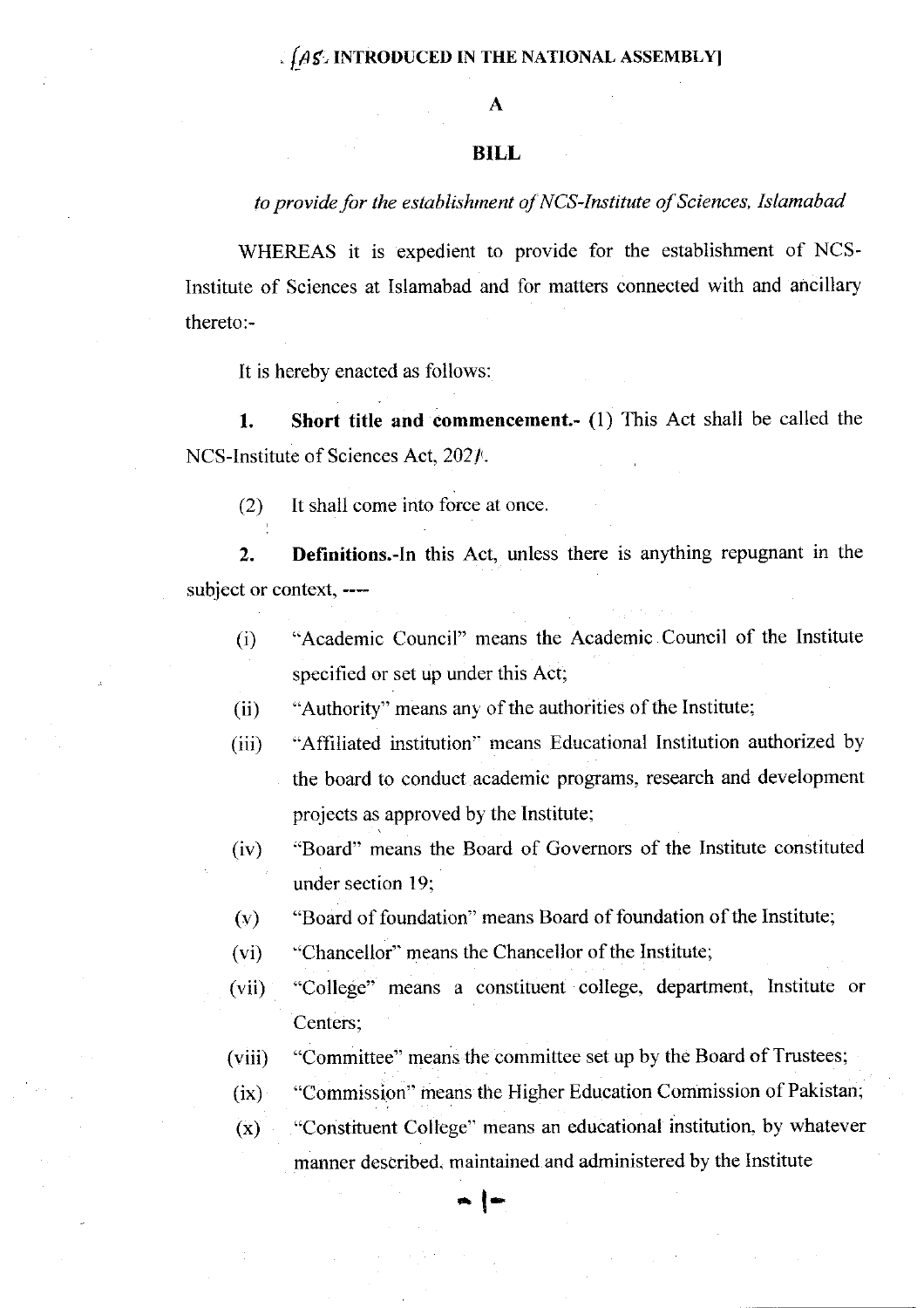- (xi) "Controller" means the head of examination department of the Institute;
- (xii) "Dean" means the head of a faulty or the head of an academic body granted the status of a faculty by this Act or by the Statues or Regulations;
- $(xiii)$ "Department" means a teaching departmerrt maintained and administered or recognized by the Institute in the manner prescribed;
- $(xiv)$ "Director" means the head of an academic. research or administrative unit of the Institute established under the Statutes or Regulations in terms of the power delegated by this Act;
- $(xv)$ "Executive committee" means the Executive Committee of the Institute;
- (xvi) "Faculty" means an administrative and academic unit of the Institute consisting of one or more departments. It also includes any professor, Associate Professor, Assistant Professor or Lecturer, tutor, engaged whole-time or part-time by the Institute or by a constituent college or Centre:
- (xvii) "Government" means the Federal Govemment;
- $(xviii)$ "Institute" means NCS-Institure of Sciences established under this Act;
- (xix) "Officer" means any officer of the Institute;
- $(xx)$ "Patron" means the patron of the Institute:
- $(xxi)$ "Prescribed" means prescribed by the Statutes, Regulations or Rules;
- (xxii) "Rector" means the Rector of the Institute.
- $(xxiii)$ "Registrar" means the Registrar of the Institute; and
- $(xxiv)$ "Statutes", "regulations" and 'rules" mean respectively the statutes, regulations and rules made under this Act.

3. Establishment and incorporation of the Institute.-(1) The NCS-Institute of Sciences is hereby established as degree awarding institution.

(2) The Institute shall consist of the following, namely:-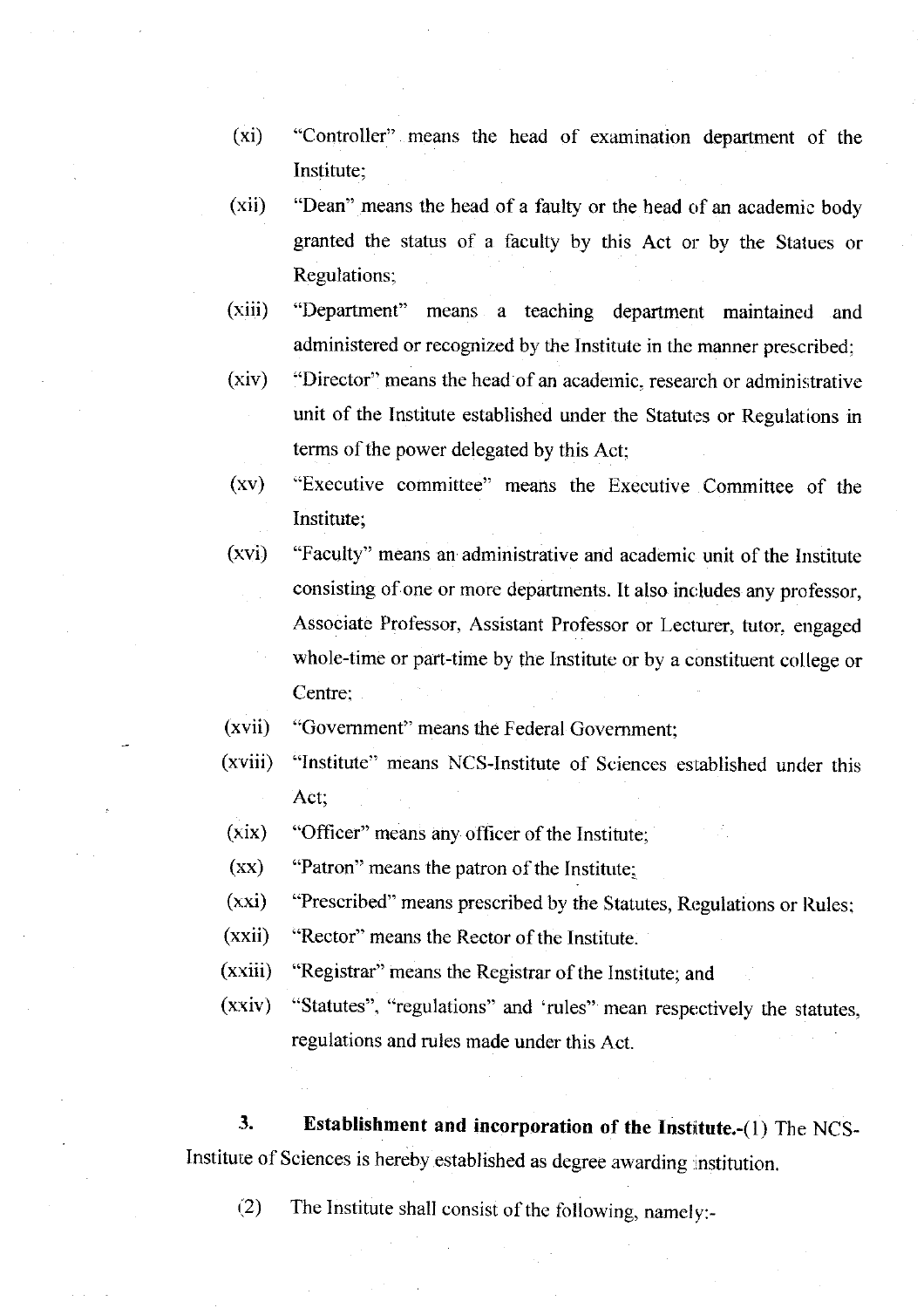- (a) the Patron, the Chancellor, the Rector, the members of the Board and the Board of Foundation;
- (b) the members of Executive Committee, Deans, the Chairmen of the teaching departments and members of the Academic Council or any other Councils, Committee or Advisory Committees, as the Board of Govemors may establish or authorize from time to time of the Institute;
- (c) the members of the boards. committees and other bodies as the Board may establish;
- the members of the Faculties and students of the Institute and its constituent units in accordance with the terms prescribed from time to time, and all other; and (d)

Such other officers and members of the staff as the Board may, from time to time, specify. (e)

(3) The Institute shall be a body corporate by the name of NCS-Institute of Sciences, having perpetual succession and a common seal, with powers, among others, to acquire and hold property. both movable and immovable, and to lease, sell or otherwise transfer any movable and immovable property which may have become vested in or been acquired by it.

(4) The principal seat of the lnstitute shall be at Islamabad and it may set up its campuses, colleges, ofhces, research or study centers and other facilities at such places in Pakistan as well as abroad as the Board of Govemors may determine. The additional campuses shail be set up in other parts of the Country and in others parts of the world.

(5) Notwithstanding anything contained in any other law for the time being in force, the Institute shall have academic, financial and administrative autonomy, including the powers to employ officers, teachers and other employees on such terms as may be prescribed, subject to the terms of this Act.

5-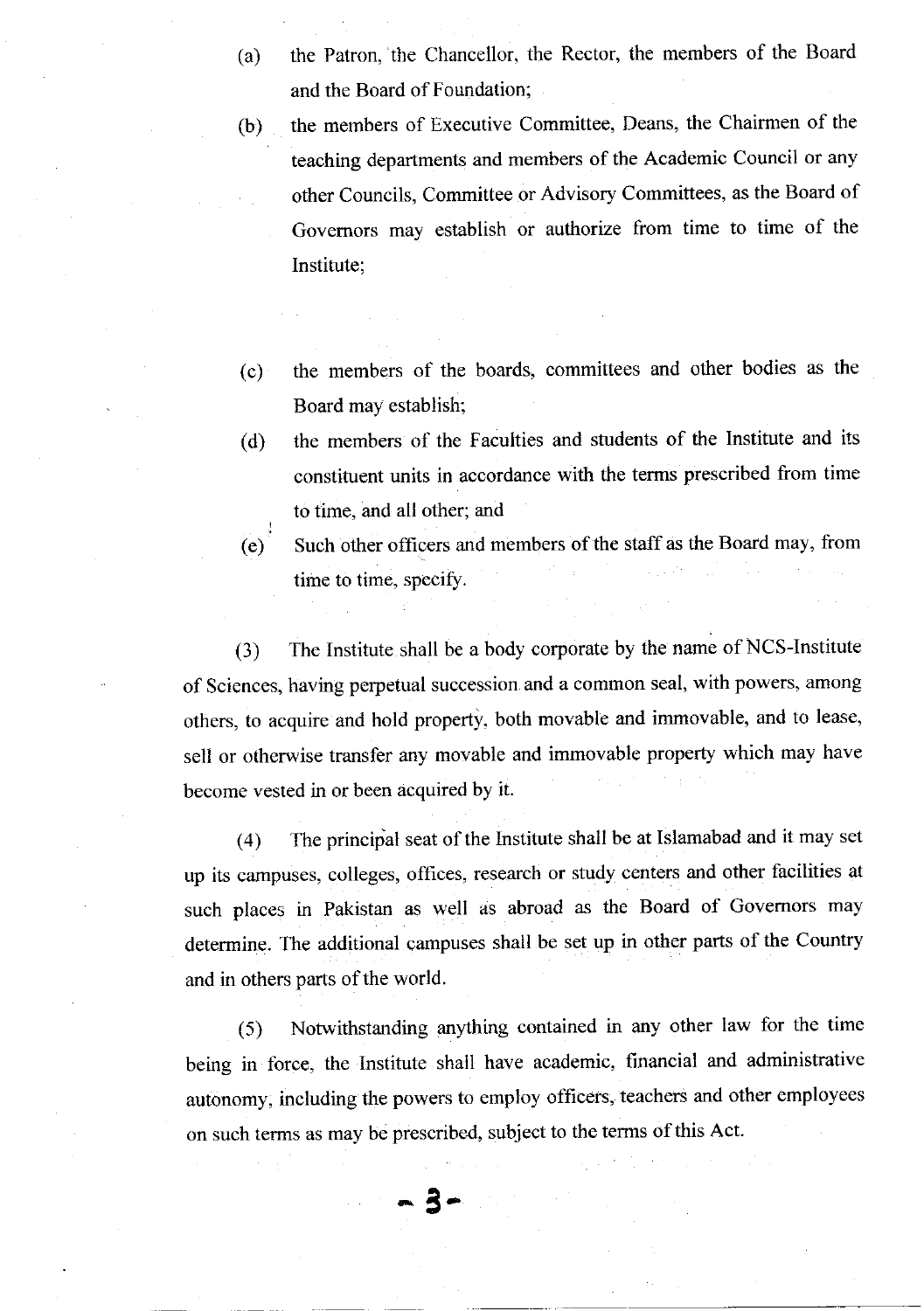(6) In particular and without preiudice to the authority granted to the commission by the law, the Government or an authority or auditor appointed by the Government shall have no power to question the policy underlying the allocation of resources approved by the Board in the annual budget of the Institute.

4. Powers and purposes of the Institute.-The Institute shall have the following powers, namely:-

- (i) to promote and dissemination of knowledge and technology and to provide education, training, research. demonstration and scholarship in such branches of learning, as it may determine;
- (ii) to make provisions for research, service to society and for the application. advancement and dissemination of knowledge by employing information technology including satellite. television, intemet etc., or through conventional and innovative methods in the fields of Medical and Allied Health Sciences. Management and Social Sciences;
- (iii) to determine courses for study at the under graduate level in its constituent units as well as in its centers and colleges;
- (iv) to prescribe courses of studies to be conducted by it. and its affiliated constituents units and appropriate bodies;
- (v) to hold examinations and to award and confer <legrees, dipbmas, certificates and other academio distinctions to and on person who have been admitted to and have passed its examinations under prescribed conditions;
- (vi) to prescribe the terms and conditions of employment of the offrcers, Faculty and other employees of the Institute;
- (vii) to affiliate itself or associate with any other Institutions or Universities and relevant bodies whether national or international;
- (viii) to pursue and coordinate research innovation and development;
- $(ix)$  to decide teaching methods and strategies in order to ensure most effective research and academic Programs;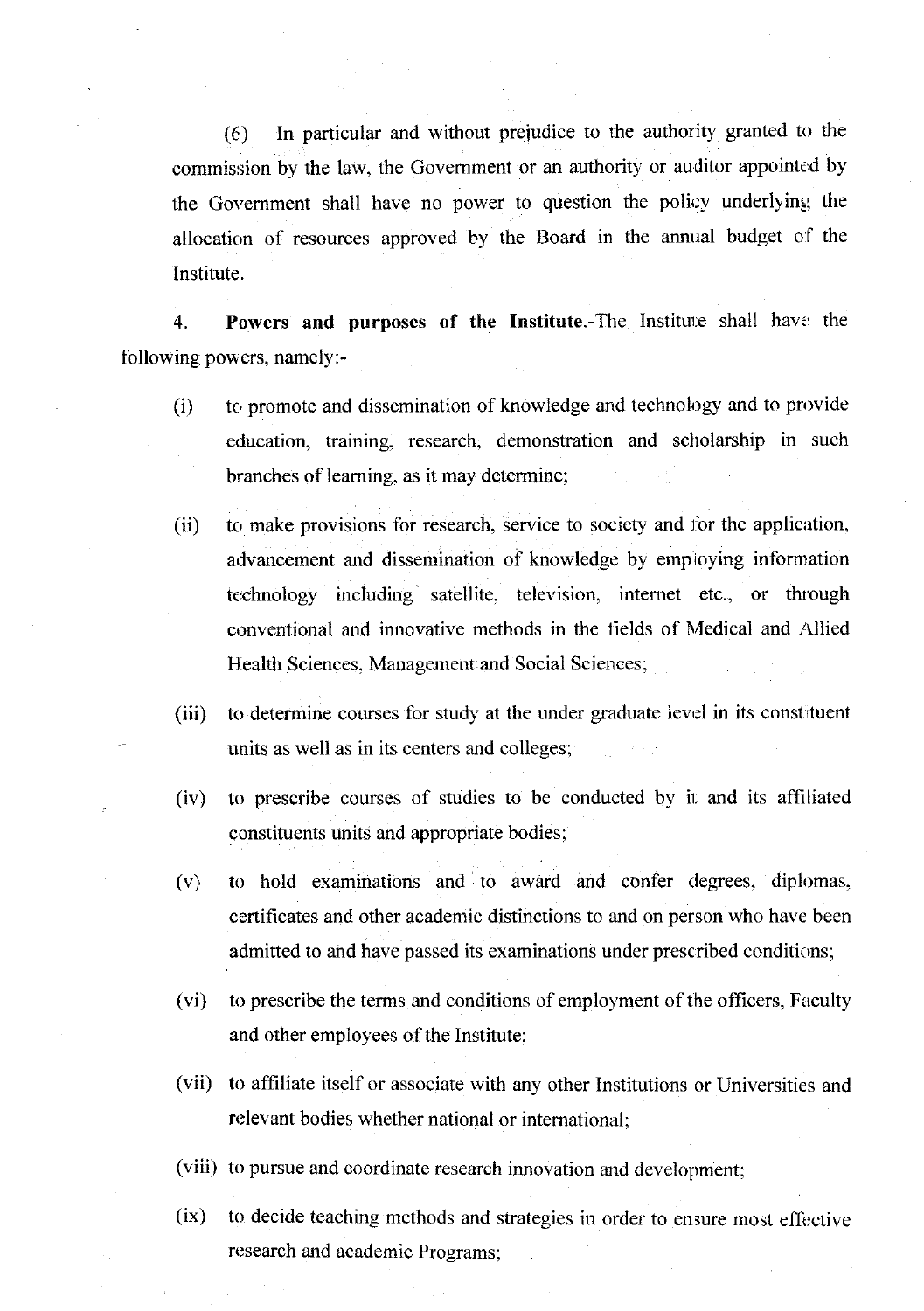- (x) to use the financial and other resources allocated to it for execution of its functions;
- (xi) to engage, where necessary, any persons on contract of specified duration and do specify the terms of each engagement;
- (xii) to confer honorary degrees or other distinctions on approved persons in the manner prescribed by the board of Govemors in consultation with board of Foundation for the purpose:
- (xiii) to confer degrees on the person who have carried out an independent research under prescribed conditions;
- (xiv) to liaison with other research or academic organizations, industry and the relevant organizations or institutions to promote public private partnership. innovation and research, development, industrialization for the purpose of education, training and development;
- (xv) to provide for such instruction for persons not being students of the Institute as it may prescribe and to grant certificates and diplomas to such persons;
- (xvi) to institute programs for the academic collaboration and exchange of students and Faculty between the Institute and other universities, educational institutions and research organizations, inside as well as outside Pakistan;
- (xvii) to maintain linkages with alumni and the industry and the relevant bodies;

(xviii)to develop and implement fund- raising plans;

- (xix) to provide and support the academic development of the faculty of the Institute;
- (xx) to affiliate and disaffiliate educational institutions or relevant organizations under prescribed conditions;
- (xxi) to inspect colleges and other educational institutions affiliated or seeking affiliation with it;

 $\boldsymbol{\zeta}$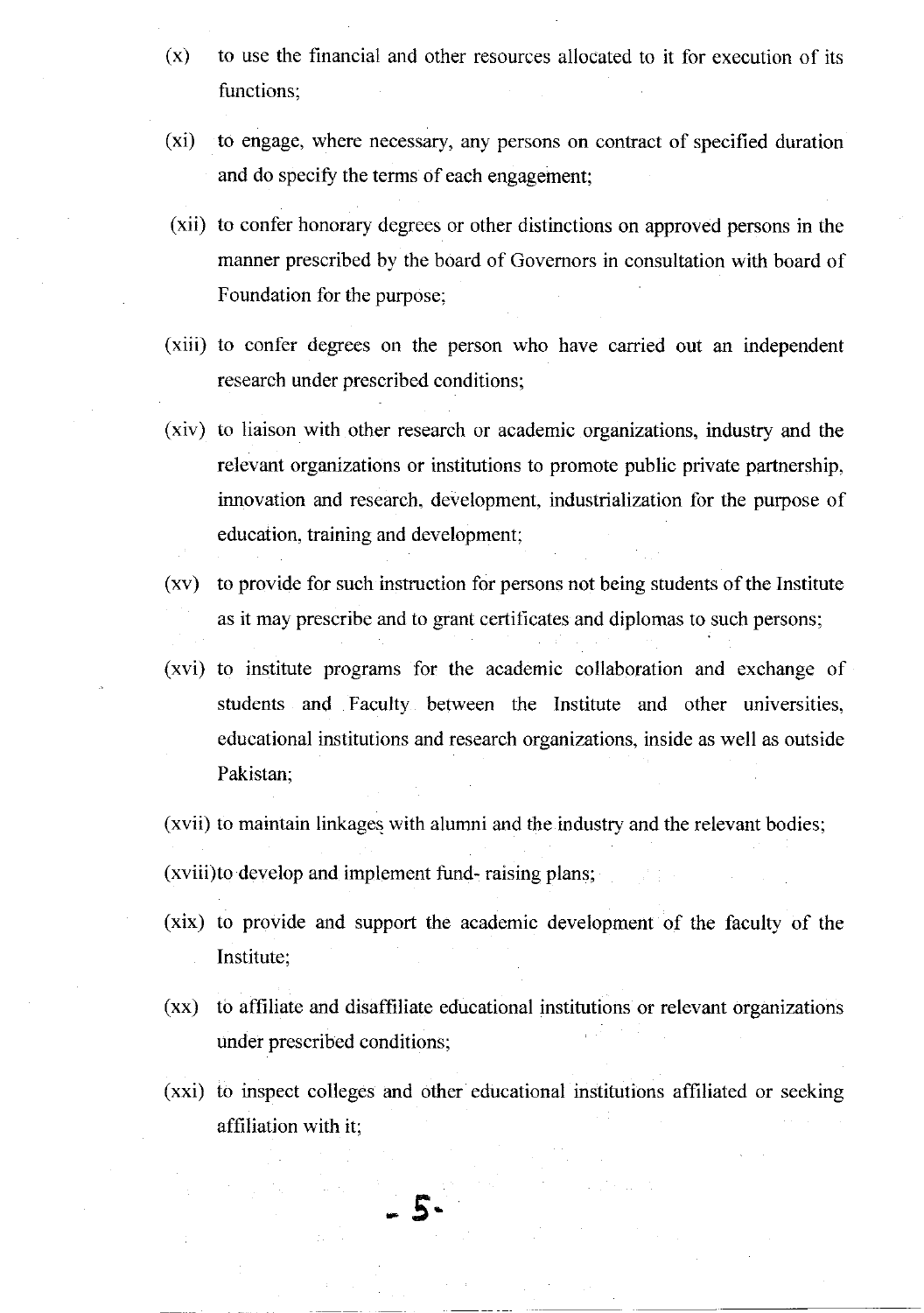- (xxii) to accept the examinations passed and the period of study spent by students of the Institute at other universities and places of learning equivalent to such examinations and periods of study in the Institute, as it may prescribe, and to withdraw such acceptance;
- (xxiii)to co-operate with other universities, public authorities or private organizations, inside as well as outside Pakistan, in such manner and for such purposes as it, may prescribe;
- (xxiv)to institute professorships, associate professorships, assistant professorship and lectureships and any other posts and to appoint persons thereto;
- (xxv) tocreate posts for teaching, research, extension, administration and other related purposes and to appoint persons thereto;
- (xxvi)To recognize selected members of teaching staff of colleges or educatjonal institutions admitted to the privileges of the Institute or such other persons, as it may deem fit, as lnstitute Faculty;
- (xxvii) to institute and award fellowships, scholarships, bursaries, medals and prizes under prescribed conditions;
- (xxviii) to establish teaching department, schools, colleges, faculties, institutes, workshops, laboratories, Museums and other centers of learning for the development of teaching and research and to make such arrangements for their maintenances, management and administration as it may prescribe;
- $(xxix)$  to maintain order, discipline and security on campuses of the Institute and the colleges as per the rules and regulations of the Institute;
- (xxx) to promote extra-curricular and recreational activities of the students and to make arrangements for promoting their health and general welfare;
- (xxxi)to demand and receive such fees and other charges as it may determine from time to time;
- (xxxii) to make provisions for research, advisory or consultancy services and with these objects to enter into arrangements with other institutions, public or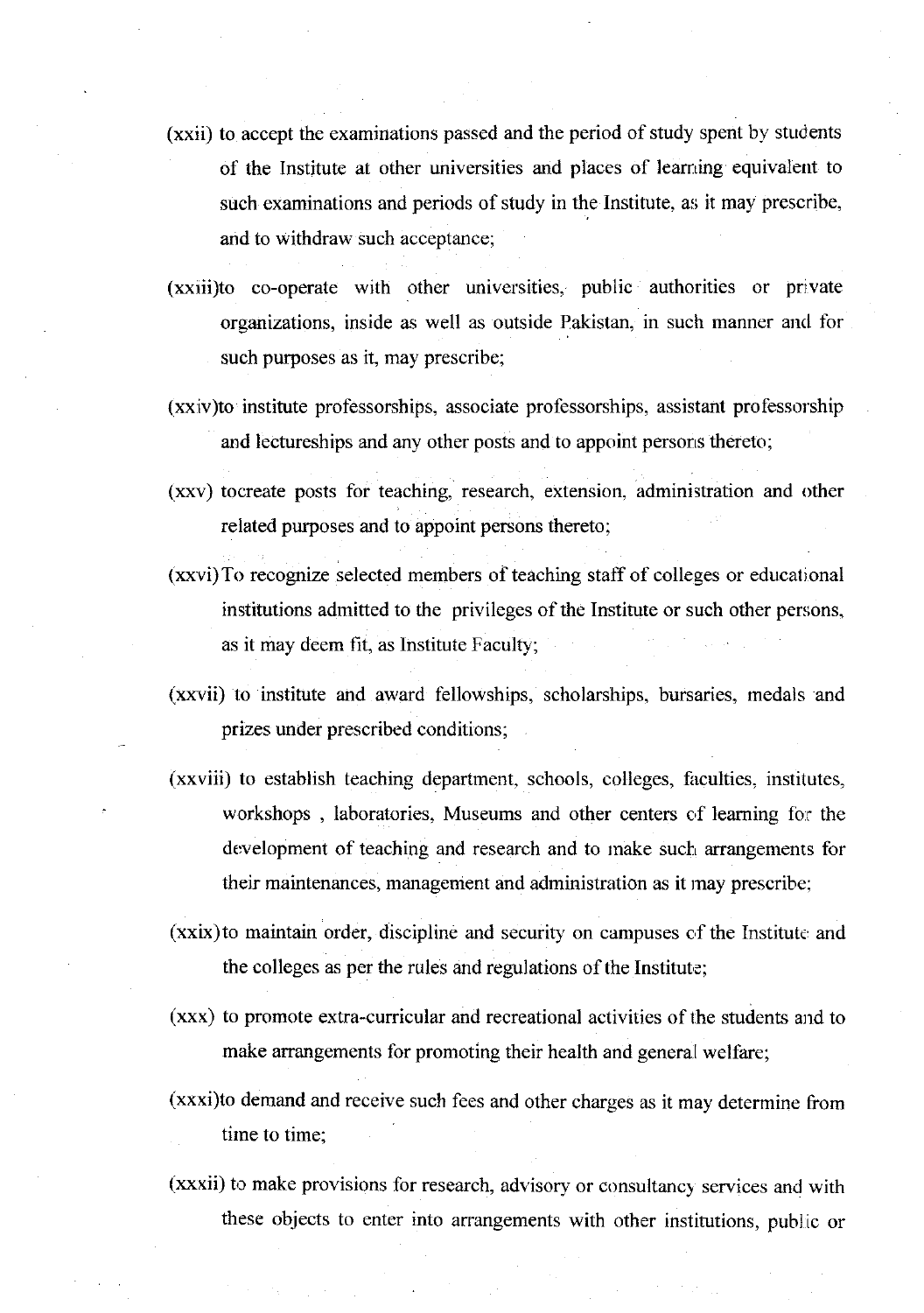private bodies, commercial and industrial enterprises relevant Govemment, Intemational , Nongovemmental Bodies, under prescribed conditions;

(xxxiii) to enter into, carry out, very or cancel contracts;

(xxxiv) to receive and manage property transferred and grants, contributions made to the Institute and to invest any fund representing such property, grants, bequests, trusts, gifts, donations ,endowments or contributions and convert one kind of property into other in such manner as it may deem fit;

(xxxv) to provide for the printing and publications of research and other works;

- (xxxvi) to do all such other acts and things, whether incidental to the powers aforesaid or not as may be requisite or expedient in order to further the objectives of the Institute as a place of educations, leaming and research; and
- (xxxvii) to decide virtual, online and distance teaching methods and strategies in order to ensure the conduct of most effective educational and training programs in the light of policy on the subject made by the Board of Foundation.

5. Institute open to all classes, creeds, etc.-The Institute shall be open to all persons of either gender and of whatever religion, race, creed, class, color or domicile who qualify for the admissions as set forth in the rules and regulations and the criteria and the policy maintained by the body and no person shall be denied privileges of the Institute on the ground of religion, race, caste, creed, class color or domicile.

6. Teaching at the Institute.- $(i)$  All recognized teaching in various courses shall be conducted by the Institute or the colleges in the prescribed manner and may include lectures, futorials, discussions, seminars, demonstrations and other methods of instructions as well as practical work in the laboratories, hospitals, workshops and other organizations as it may deem appropriate.

(2) The authority responsible for organizing recognized teaching shall be such as may be prescribed.

7-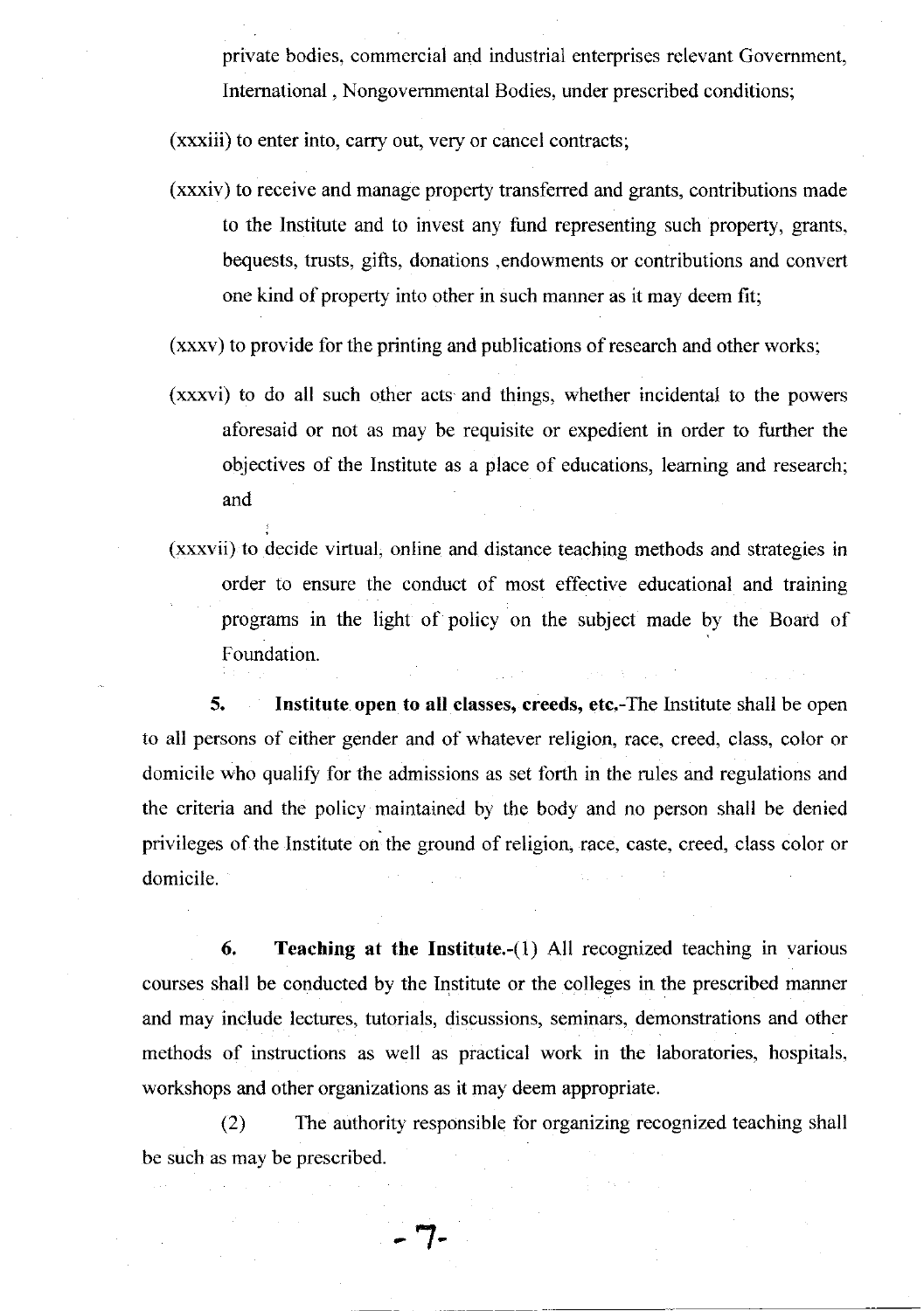7. Officers of the Institute.-The following shall be the officers of the Institute, namely:-

- (a) Patron:
- $(b)$  Chancellor;
- $(c)$  Rector:
- $(d)$  Deans;

 $(e)$  Principals of the constituent colleges;

 $(f)$  Head of the teaching and research departments;

<sup>G</sup>) Registrar;

(h) Treasurer;

- (i) Controller of exaniinations and academic affairs; an<l
- 0) Such other persens as may be prescribed by the statutes or regulations or by the Board.

**8.** Patron.-(1) The patron shall be appointed by the Foundation.

(2) The Patron shall, when present, preside at the convocation of the Institute. In the absence of the patron, the Board may request a person of eminence of the Chancellor to preside over the convocation of the Institute.

(3) The patron shall have the authority to annul any decision or action of the Board of Governors, which he thinks was taken against the interest of academic excellence, religious and cultural ideology and national integrity.

9. Visitation.-(1) The patron may, in accordance with the terms and procedures as may be prescribed, cause as inspection or inquiry to be made at the request of the Board of Foundation or on his own motion in respect of any matter connected with affairs of the Institute and shall, from time to time, direct any person or persons to inquire into or carry out inspection of,---

- (i) the Institute, its building, laboratories, libraries and other facilities;
- (ii) any institution, department or hostel maintained by the Institute;
- (iii) the adequacy of financial and human resources;
- (iv) the teaching, research, curriculum, examination and other matter of the Institute; and
- $(v)$  Such other matter as the patron may specify.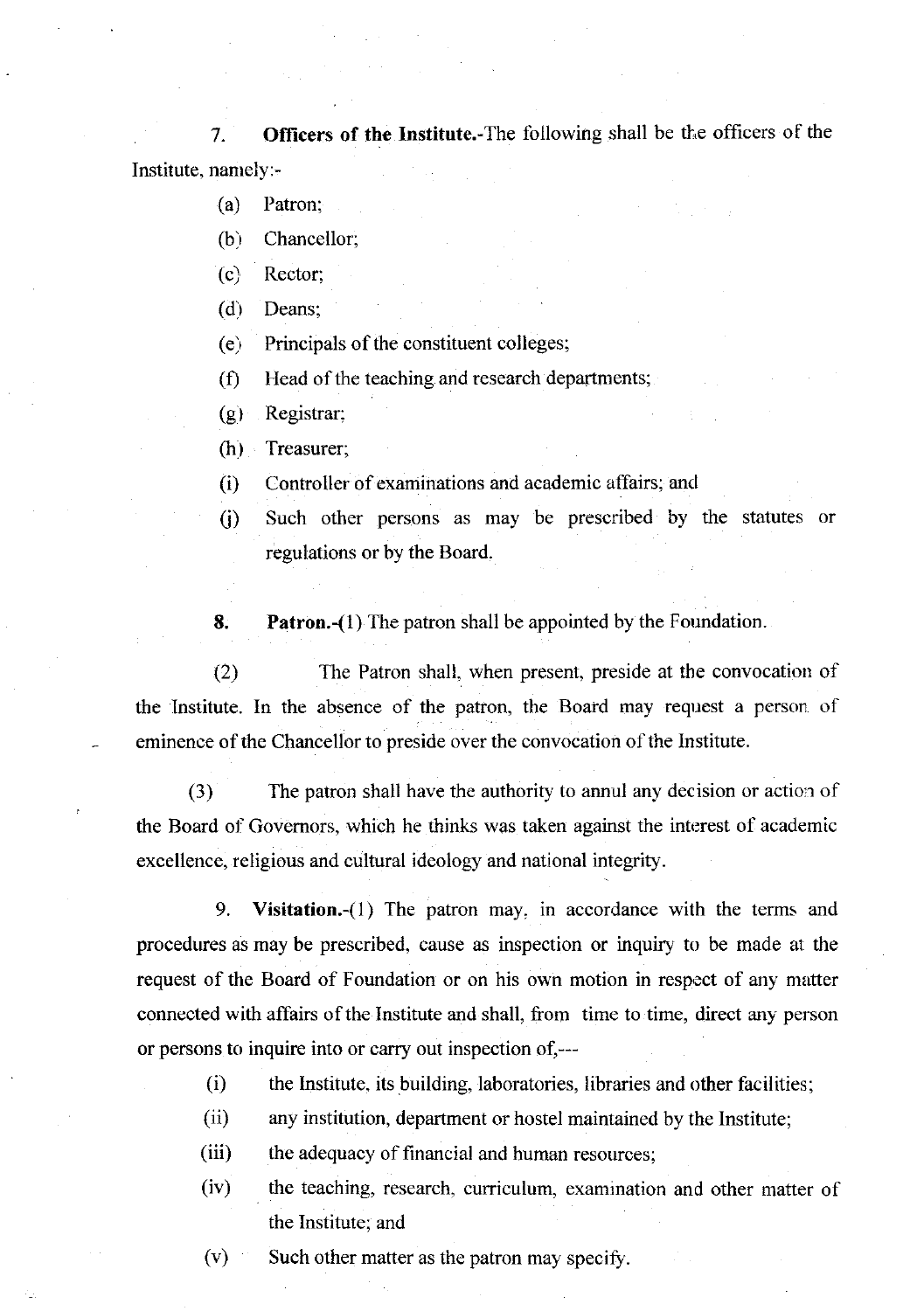(2) The patron shall communicate to the Board of Foundation his views with regard to the result of visitation and shall, after ascertaining the views of the board, advise the Chancellor on the action to be taken by it.

(3) The chancellor shall, within such time as may be specified by the patron, communicate to him such action, if any, as has been taken or may be proposed to be taken upon the results of visitation.

(4) The chancellor shall communicate to the Board his views with regard to the result of inspection or inquiry and shall after ascertaining the views of said board, advice the action to be taken.

(5) Where the Board of Govemors as per Chancellor's direction does not, within the time specified, take action to the satisfaction of the patron. The patron may issue, in consultation with the Board of Foundation, such directions, as he deems fit and the board shall comply with all such directions.

10. Appointment and removal of Patron.- The patron may be appointed for a fixed period of time two years and can be extended for another term of same length, he may be removed before expiry of his term 'by the Board of Foundation resolution on any misconduct.

11. Chancellor.-(1) The Chancellor of the Institute shall be appointed by the board of foundation to hold the office for a term determined by the foundation.

(.2) The Chancellor shall in the absence of patron. Preside over the convocations and meetings of the Institute of which his presence is desirable in the light of business being transacted. Every proposal to confer an honorary degree shall be subject to confirmation of the Chancellor;

(3) Where the Chancellor is satisfied that the proceedings or orders of any authority are not in accordance with provision of the act, The statues, regulations or rules, he may after, calling upon such authority to show cause in writing. Annual such proceedings or order, after the final approval from the Board of Foundation.

12. Appointment and removal of the Chancellor.-(1) The terms of the office of Chancellor shall be for period of three years:

 $-9-$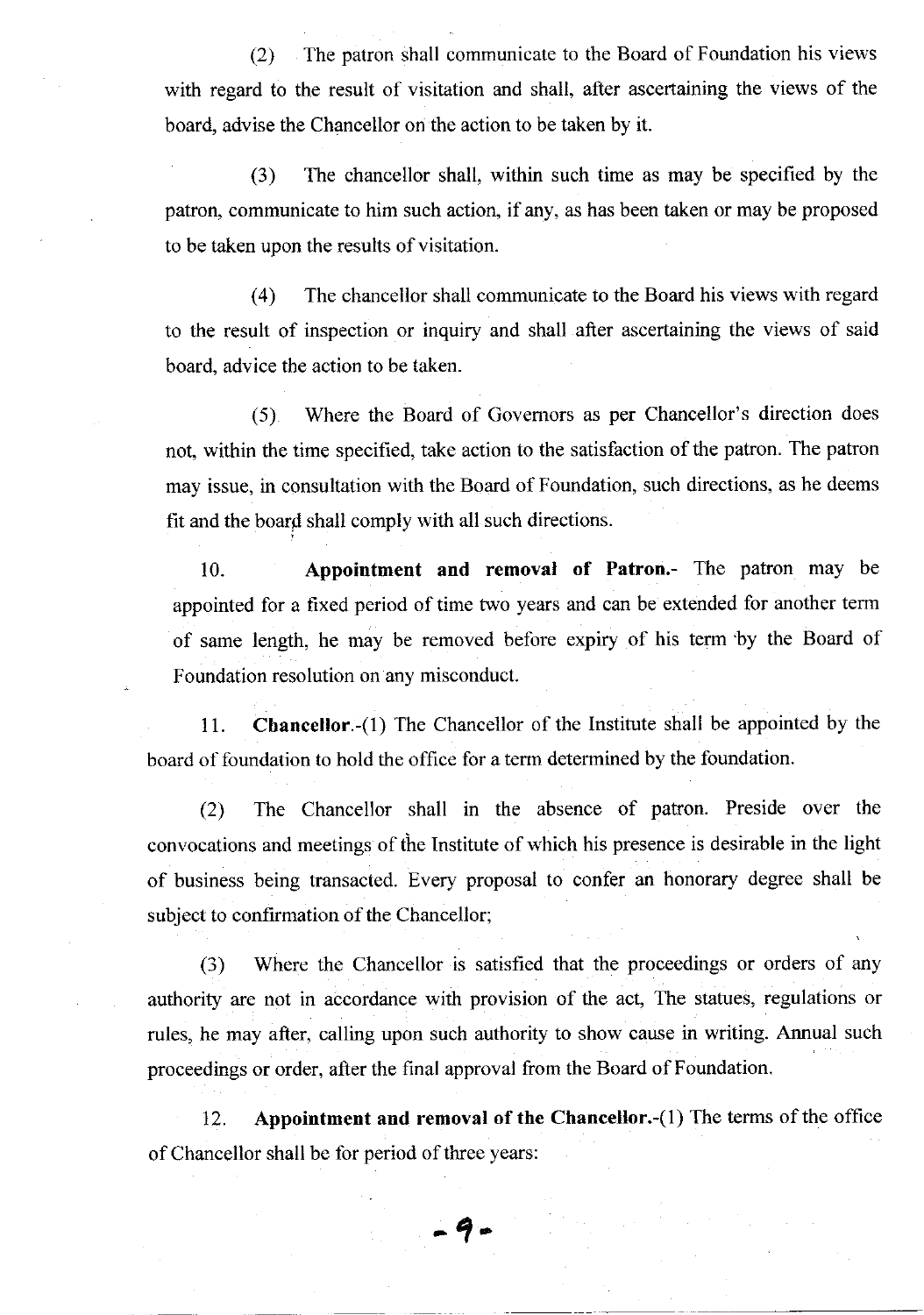Provided that there will be no bar to appoint a chancellor for a second or subsequent term.

 $(2)$  The Board of foundation may, in consultation with the patron, remove the chancellor; if he,---

- (a) has become of unsound mind; or
- (b) has been incapacitated to function as member of such authority; or
- (c) has been convicted by a Court of law of Pakistan of an offence involving moral turpitude; or
- (d) on the resolution of the board members of foundation for misconduct.

13. **Rector.-(1)** There shall be a Rector of the Institute who shall be appointed by the board of Foundation in consultation with the chancellor. The Rector shall be an eminent academician or a distinguished administrator and shall be appointed on such terms and conditions as may be prescribed.

(2) The Rector shall be the chief executive officer of the Institute responsible for all administrative and academic, functions of the Institute and for ensuring that the provisions of this Act, Statutes, regulations and rules are faithfully observed.

(3) He shall have the overall responsibility for the direction, organization. administration and programs of the Institute, in accordance with the guidelines and general policies formulated by the board of governors and for the implementation of the decisions and policies of the board.

(4) The Rector shall, if present, be entitled to attend any meeting of any authority or body of the Institute.

(5) The Rector may, in an emergency that in his opinion requires an immedrate action ordinarily not in his competence, take such action and report to the board.

 $(6)$  The Rector shall be appointed for a renewable tenure of five years on terms and conditions prescribed by statutes. The tenure of an incumbent Rector shall be renewed by the Chancellor on receipt of a resolution of the Board in support of such renewal and under recommendation of the board of Foundation: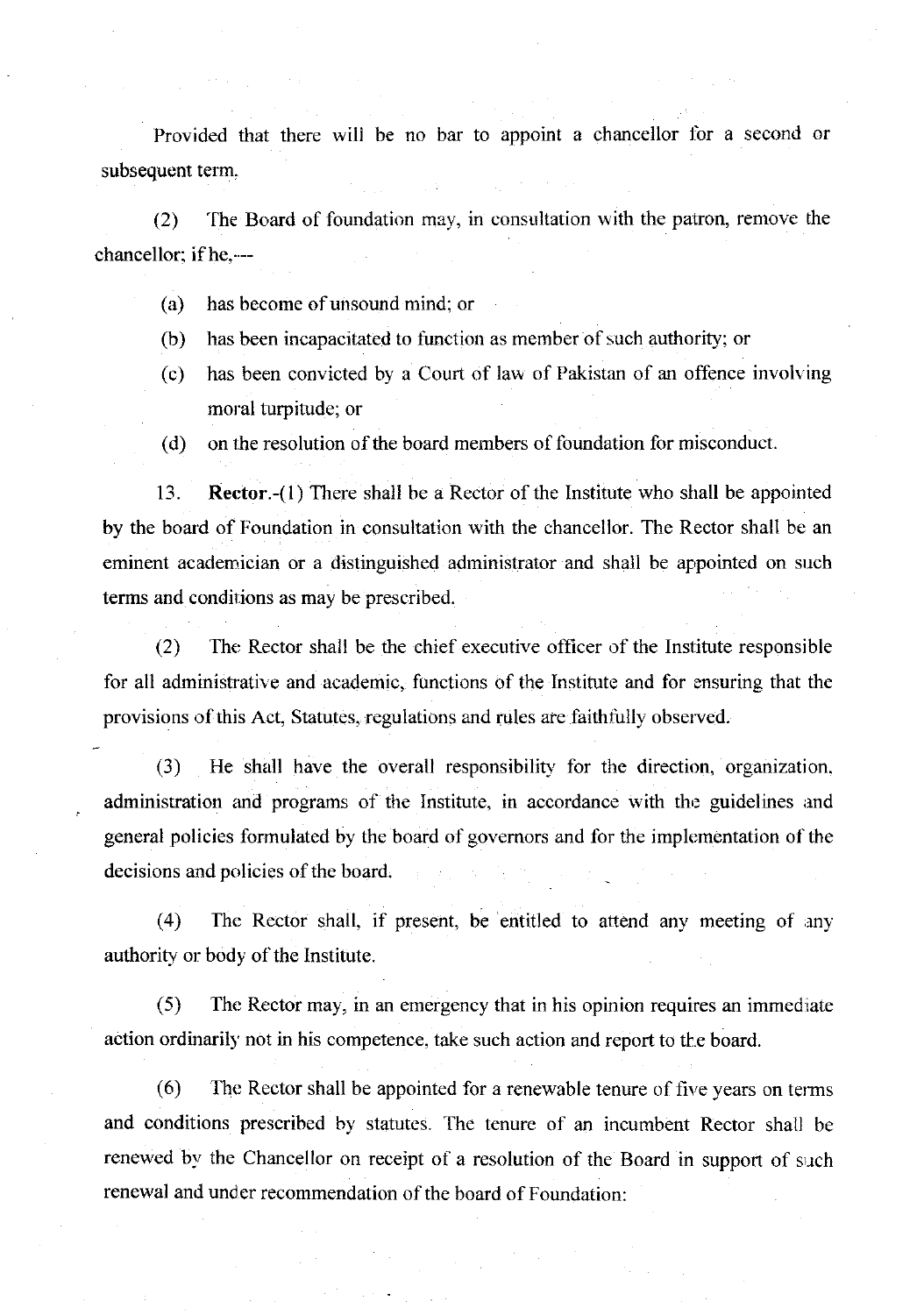Provided that Chancellor may call upon the board to reconsider such resolution once

(7) The Board may, pursuant to a resolution in this behalf passed by simple majority vote of its membership. And on the final recommendation of the board of foundation recommend to the chancellor the removal of the Rector on the ground of inefficiency, moral turpitude or physical or mental incapacity or gross misconduct, including misuse of position for personal advantage of any kind:

Provided that Chancellor may make a reference to the Board stating about inefficiency, moral turpitude or physical or mental incapacity or gross misconduct on the part of the Rector that has some to his notice alter consideration of the reference. The board under recommendation may Pursuant to a resolution in this behalf passed by simple majority of its membership. Recommend to the chancellor the removal of the Rector:

Provided further that prior to a resolution for removal of the Rector being voted upon, the Rector shall be given an opportunity to being heard.

(8) <sup>A</sup>resolution recommending removal of the Rector shall be submitted to the Chancellor forthwith. The Chancellor may accept the recommendation and order removal of the Rector or retum the recommendation to be Board of Govemors.

(9) At any time when office the Rector is vacant or the Rector is absent or is unable to perform functions of this office due to illness or some other cause, the Board of Govemors shall make such arrangements for performance of the duties of the Rector as it may deem fit.

(10) The Rector shall also have the following powers, namely:-

- (a) to oversee, monitor and supervise all academic activities, including examinations and applied research to ensure that proper academic standards are maintained, in consultation with the academic council and the board of govemors;
- (b) to direct, faculty, scholars, Officers and other employees of the Institute to take up such assignments in connection with examination. Administration

- ll-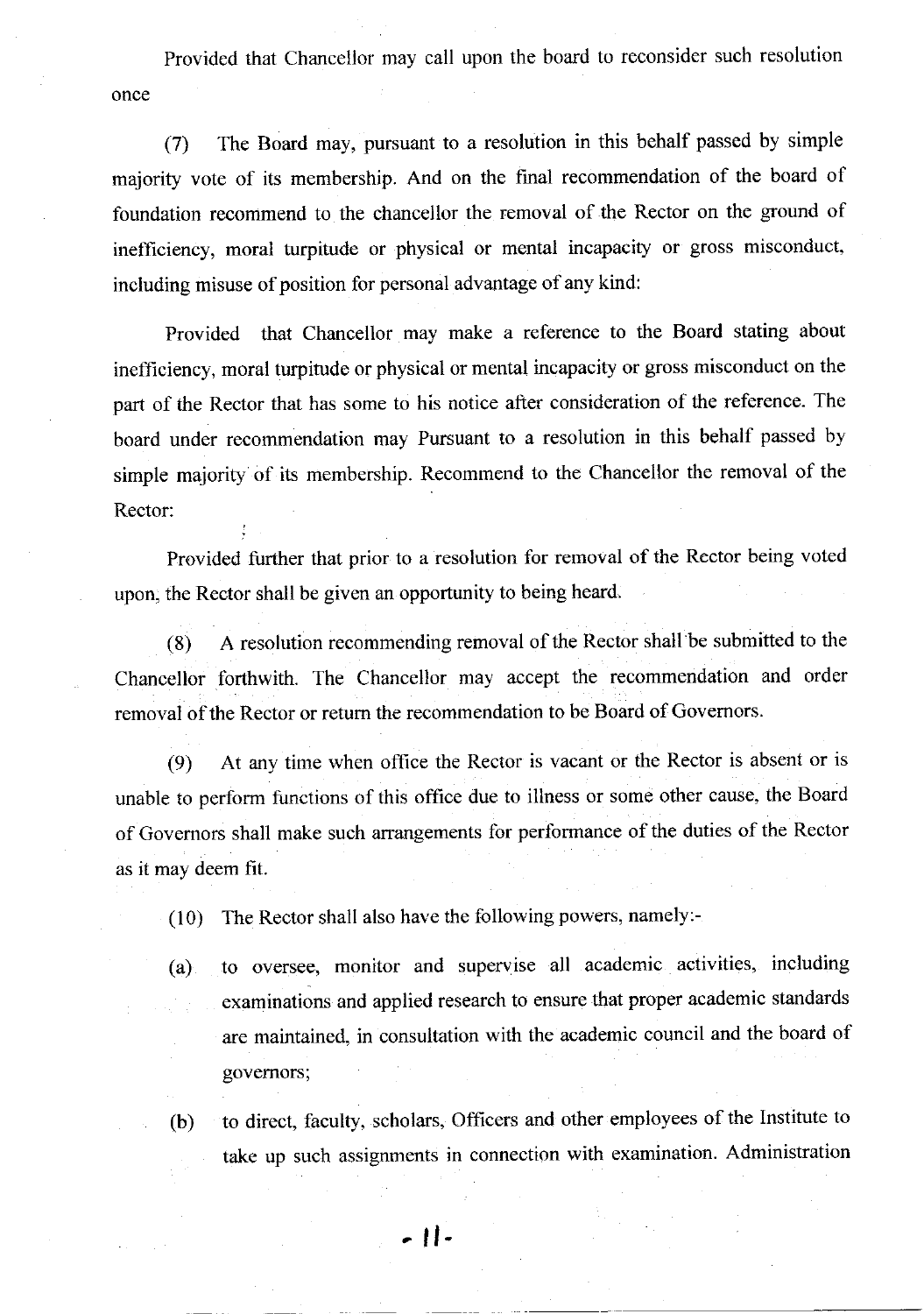and such other activities in the Institute, as he may consicler necessarv for purpose of the Institute;

- (c) to sanction by appropriation an amount, not exceeding an amount prescribed by the Board. for an unforeseen item not prcvided for in the budget:
- (d) to make appointment of such categories of employees of the Institute and in such manner, as may be prescribed by statutes;
- (e) to suspend, punish and remove form service, in accordance with prescribed procedure, officers, teachers and other employees of the Institute except those appointed by or with approval of the Board;
- $(0)$  to delegate, subject to such conditions as may be prescribed, any of his powers under this Act to an officer or officers of the Institute; and
- G) to exercise and perlorm such other powers and functions as may be prescribed.

14. **Dean.-(1)** There shall be a Dean of each faculty, department, college,  $-$  institution or centre to be appointed by the Chancellor on recommendation of the Rector, on such terms and conditions as may be prescribed.

(2) The dean shall be in-charge of the faculty and shall assist the Rector on matters relation to teaching, research, academic program and extension of other development projects.

(3) Subject to overall supervision of the Rector, the Dean shall formulate and recommend to the Academic Council, rules and regulations relating to academic and research matters of the faculty.

- (4) The dean shall also have the following powers, namely:-
- (a) to collaborate with universities, industry and other research organizations;
- (b) to formulate recommendations to the Academic Council on the courses of study to be taught in different departments of the faculty;
- to co-ordinate the award of fellowships, stipends. medals and prizes; (c)
- to co-ordinate the teaching and research work of the faculty; (d)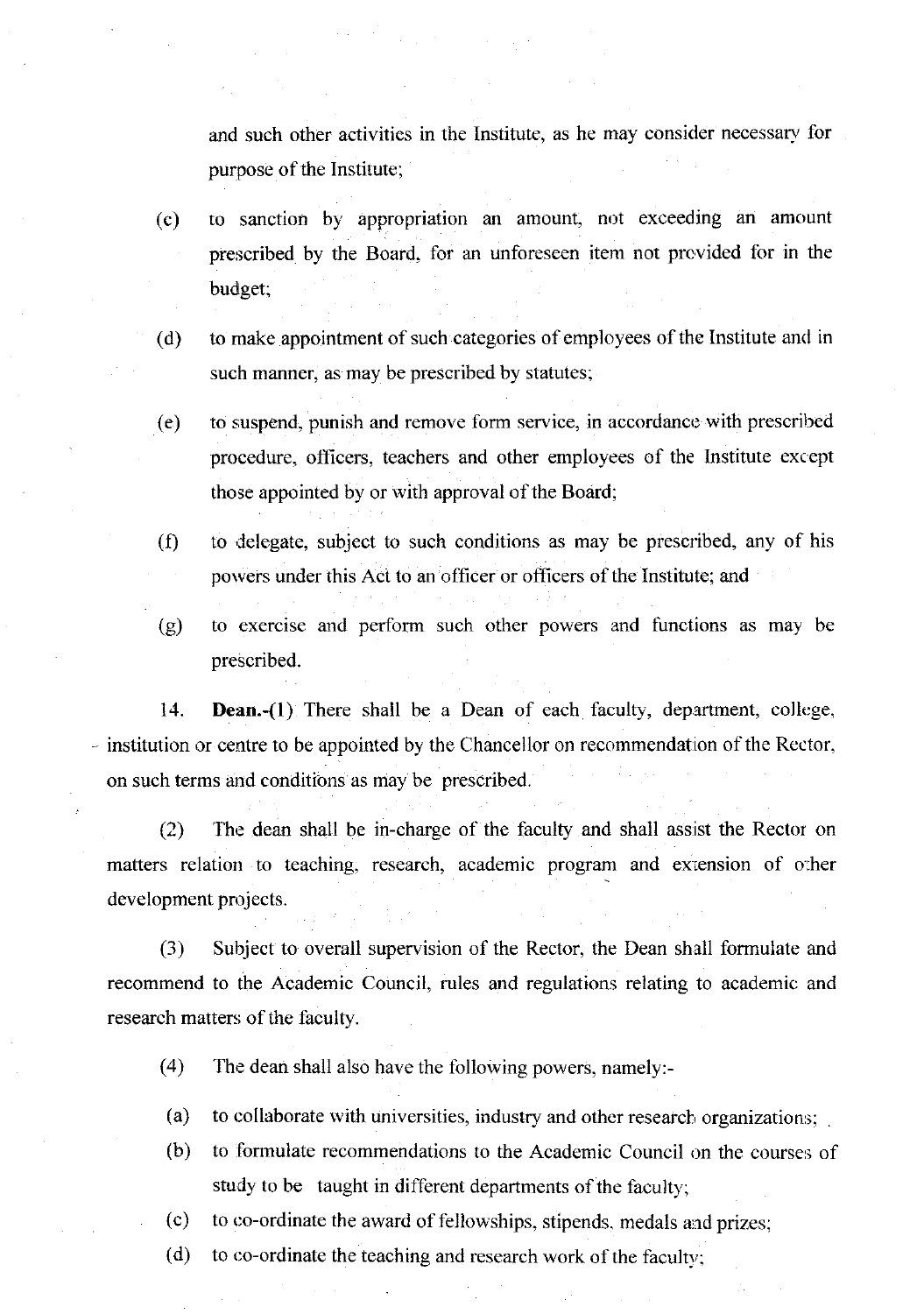- (e) to perform such other functions and exercise such other powers as may be entrusted or delegated to him by the board or the Rector; and
- (f) to delegate any of his powers to appropriate levels of management subjects to such conditions as he may deem fit.

15. Registrar.-(1) There shall be a Registrar of the Institute to be appointed by the Chancellor on recommendation of the Rector, on such terms and conditions, as may be prescribed.

(2) The experiences as well as professional and academic qualifications necessary for appointment to the post of the Registrar shatl be as may be prescribed.

- (3) The Registrar shall be a full-time officer of the Institute and shall-
- (a) be the administrative head of the secretariat of the Institute and be responsible for the provision of secretariat support to the authorities of the lnstitute:
- (b) be the custodian of the common seal and the academic record of the Institute;
- (c) maintain a register of registered graduates in the prescribed manner;
- (d) supervise the process of election, appointment or nomination of members to the various authorities and other bodies in the prescribed manner; and
- (e) perform such other duties as may be prescribed

(4) The term of office of the Registrar shall be a renewable period of three years:

Provided that the Board may, on advice of the Rector, terminate appointment of the Registrar on grounds of inefficiency or misconduct in accordance with prescribed procedure.

16. Treasurer.-(1) There shall be a Treasurer of the Institute to be appointed by the Chancellor on recommendation of the Rector on such terms and conditions as may be prescribed.

(2) The experience as well as professional and academic qualifications necessary for appointment to the post of the Treasurer shall be as may be prescribed.

- l3-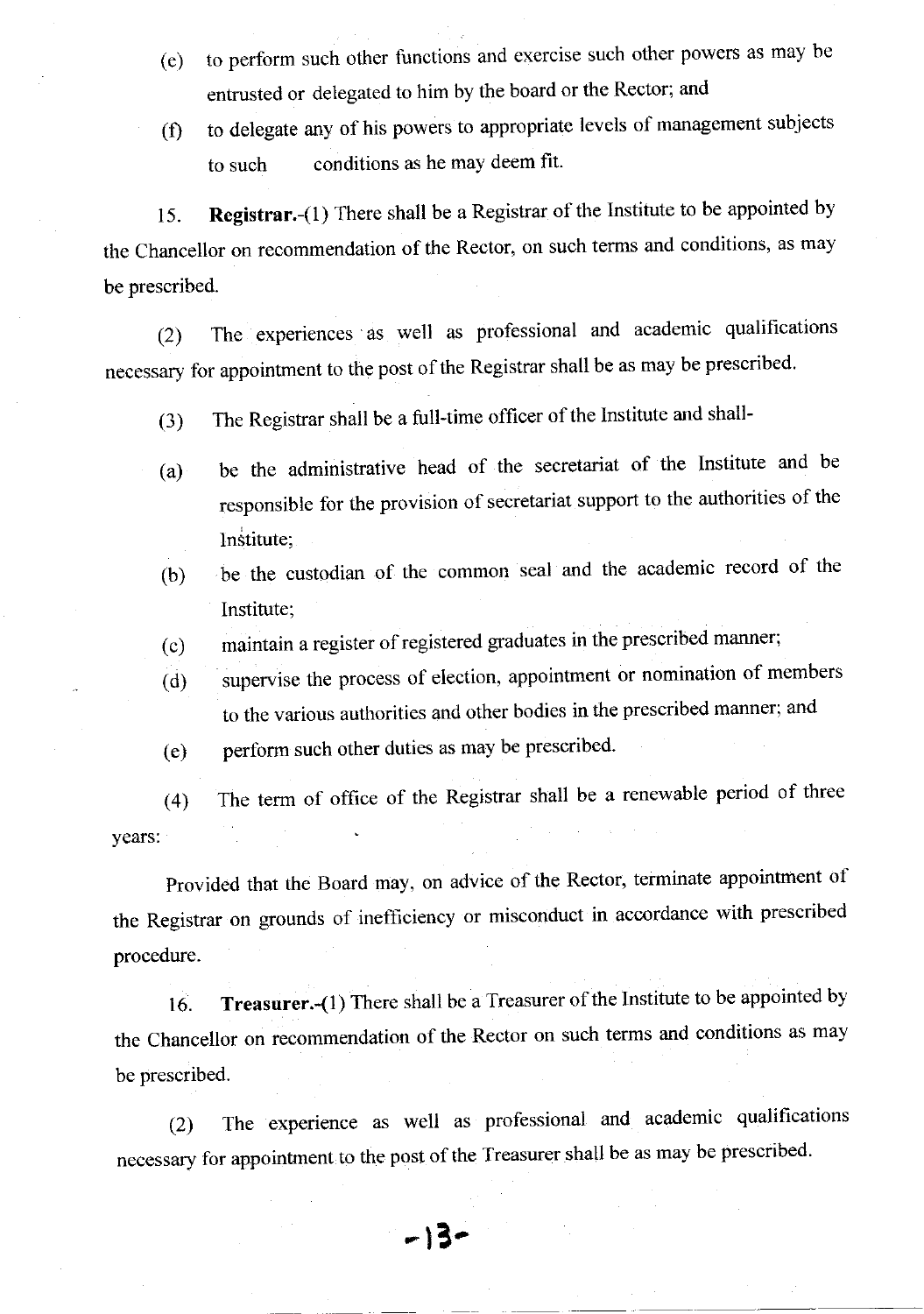- (3) The Treasurer shall be the chief financial officer of the Institute and shall,-
- (a) manage the assets, liabilities, receipts, expenditures, funds and investments of the Institute;
- (b) prepare annual and revised budget estimates of the Institute and present them to Executive Committee or a committee thereof for approval and incorporation in the budget to be presented to the Board;
- (c) ensure that funds of the lnstitute are expended on the purposes for which they are provided;
- have accounts of the Institute audited amually; and (d)
- perform such other duties as may be prescribed. (e)

 $(4)$  The term of office of the Treasurer shall be for a renewable period of three vears:

Provided that the Board may, on advice of the Rector, terminate the appointment of the Treasurer on grounds of inefficiency or misconduct in accordance with prescribed procedure.

17. **Controller of examinations.**-(1) There shall be a controller of examinations to be appointed by the board on recommendation of the Rector on such terms and conditions as may be prescribed.

(2) The minimum qualifications necessary for appointment to the post of the Controller of examinations shall be as may be prescribed.

(3) The Controller of examinations shall be a full-time officer of the Institute and shall be responsible for all matters connected with the conduct of examinations and shall perform such other duties as may be prescribed.

 $(4)$  The Controller of examinations shall be appointed for a renewable term of three years:

Provided that the Chancellor may, on advice of the Rector, terminate appointment of the controller of examinations on grounds of inefficiency cr misconduct in accordance with prescribed procedure.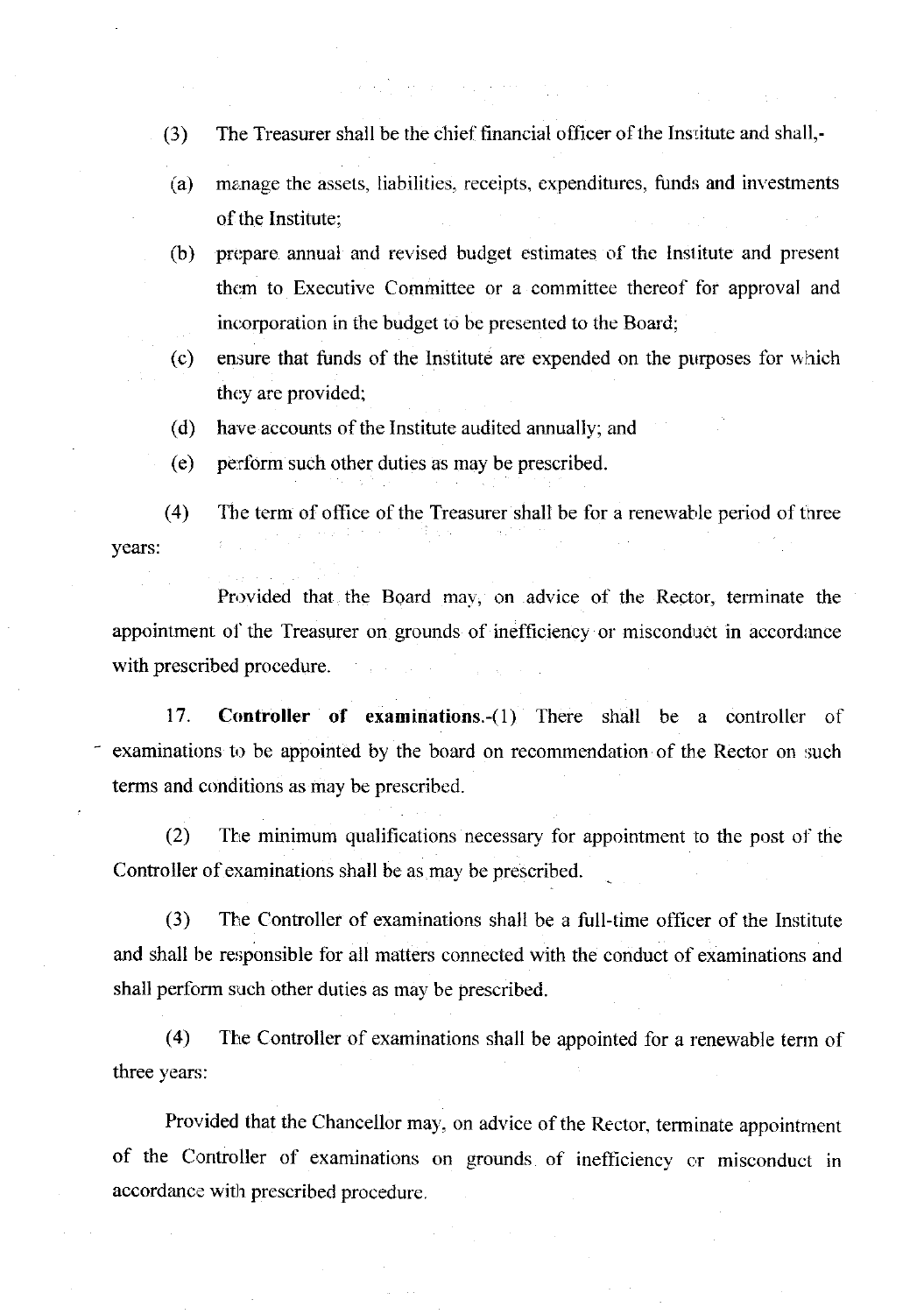18. Authorities.-(1) the following shall be the authorities of the Institute. namely;

## (a) authorities established by the Acr,-

(i) Board;

(ii) Executive Committee;

(iii) Academic Council; and

(iv) Board of Advance Study and Research; and

(b) authorities to be established by the statues;-

 $(i)$  Board of studies;

(ii) Selection board;

(iii)<sup> $\overrightarrow{r}$ </sup> Finance and planning committee;

 $(iv)$  Search committee for appointment of the Rector;

(v) Representation committees for appointment to the board;

(vi) Board of Foundation;

(vii) Quality assurance committee:

(viii) Discipline Committee; and

(ix) Such other authorities as may be prescribed by the board.

19. Board of Governors,-(1) The body responsible for govemance of the Institute shall be describe as the board and shall consist of the following, namely:-

> (a) the Chairmen of the Trust who shall be a chairperson of the board (the board of governors);

(b) the Chancellor;

(c) the Rector;

(d) one member of the Govemment not below the rank of Additional Secretary from any Ministry of Govemment;

 $-15$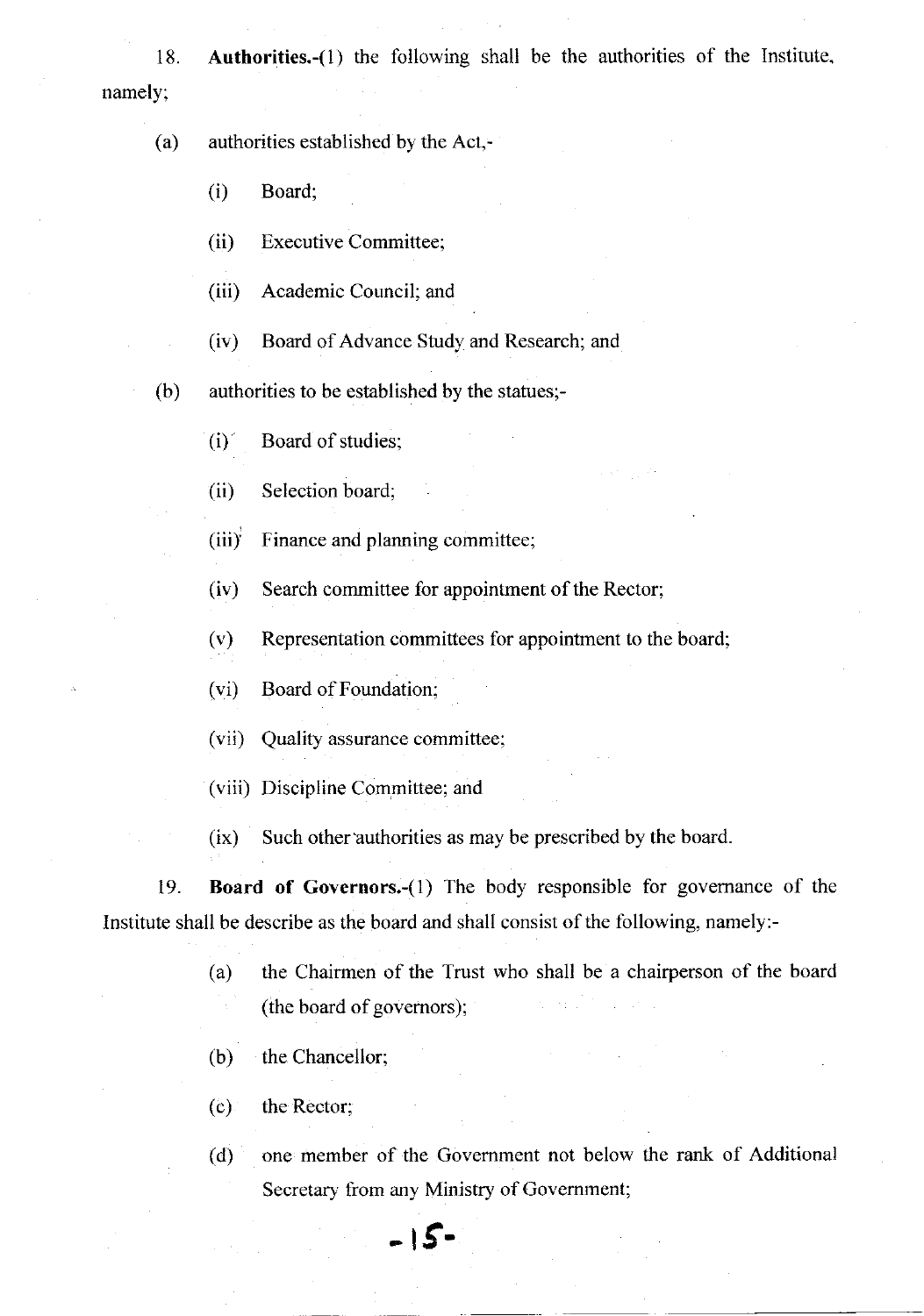$(e)$  four persons from society at large being persons of distinction in the fields of administration, government, management, education, academics, law, accountancy, medicine, fine arts, architecture. agriculture, science, technology, engineering, social and natural sciences and such that the appointment of the persons reflects a balance across the various fields;

Provided that special focus or affiliation of the Institute, to be declared in the manner prescribed; may be reflected in the number of persons of distinction in a area of expertise relevant to the Institute who are appointed to the Board;

 $(f)$  one person nominated by the Patron of the Institute;

(g) two persons form the academic community of the country, other than an employee of the Institute, at the level of professor or principal of a college nominated by the Board of Govemors of chancellor; and

(h) one person nominated by the Higher Education Commission

(2) The number of members of the Board of Governors described under clauses (e) to  $(g)$  of sub-section  $(1)$  may be increased by the Board of Governors through statutes subject to the condition that total membership of the Board does not exceed twenty-one, with a maximum of five Institute teachers (faculty) and the increase is balanced, to the extent possible, across different categories specified in sub-section  $(1)$ 

(3) Appointment of persons described under clause (e) of sub -secrion (1) shall oe made in accordance with procedure as may be prescribed. All appointments to the Board shall be made by the Chancellor in consultation of the Board of trustees and the Chairman of the board will be permanent member of the Board of Covemor with veto powers;

 $(4)$  Members of the Board, other than ex *officio* members, shall hold office for three years. One third of the member, other than ex officio members, of the first restructured Board, to be determined by lot, shall retire form office on expiration of one year from the date of appointment by the Chancellor. One-half of the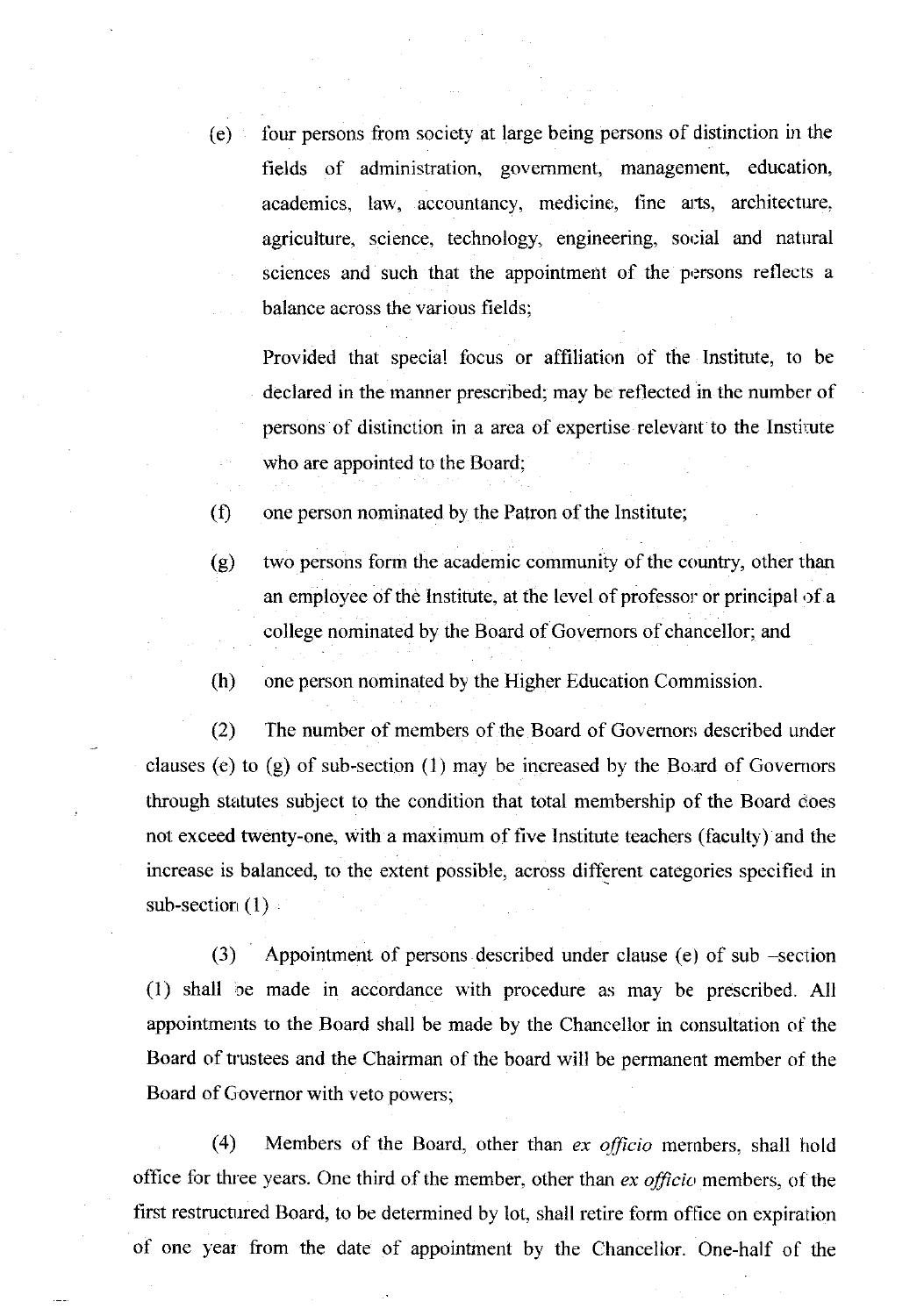remaining members, other than exofficio members of the first restructured Board, to be determined by lot, shall retire from office on expiration of two years from the date of appointment and the remaining one-half, other than ex officio members, shall retire from office on expiration of the third year.

(5) The Board shall meet at least twice in a calendar year.

(6) Service on the board shall be on honorary basis:

Provided that actual expenses may be reimbursed as may be prescribed.

(7) The registrar shall be secretary of the board.

(8) In absence ofthe Chancellor, meetings ofthe Board shall be presided over by such member, not being an employee of the Institute or the Govemment. As the chancellor may, from time to time, nominate. The member so nominated shall be convener of the Board.

(9) Unless otherwise prescribed by this Act, all decisions of the Board shall be taken on the basis of opinion of a majority of the members present. In the event of the members being evenly divided on any matter, the person presiding over the meeting shall have a casting vote.

 $(10)$  The quorum for a meeting of the Board shall be two thirds of its membership. a fraction being counted as one.

20. Powers and functions of the Board of Governors.-(1) The Board shall have power of general supervision over the Institute and shall hold the Rector and the authorities accountable for all functions of the Institute.

(2) The Board shall have all powers of the lnstitute not expressly vested in an authority or officer by this Act and all other powers not expressly provided by this Act that are necessary for performance of its functions but which are not inconsistent with the provisions of this Act or the statutes, regulations and rules made there under.

r7-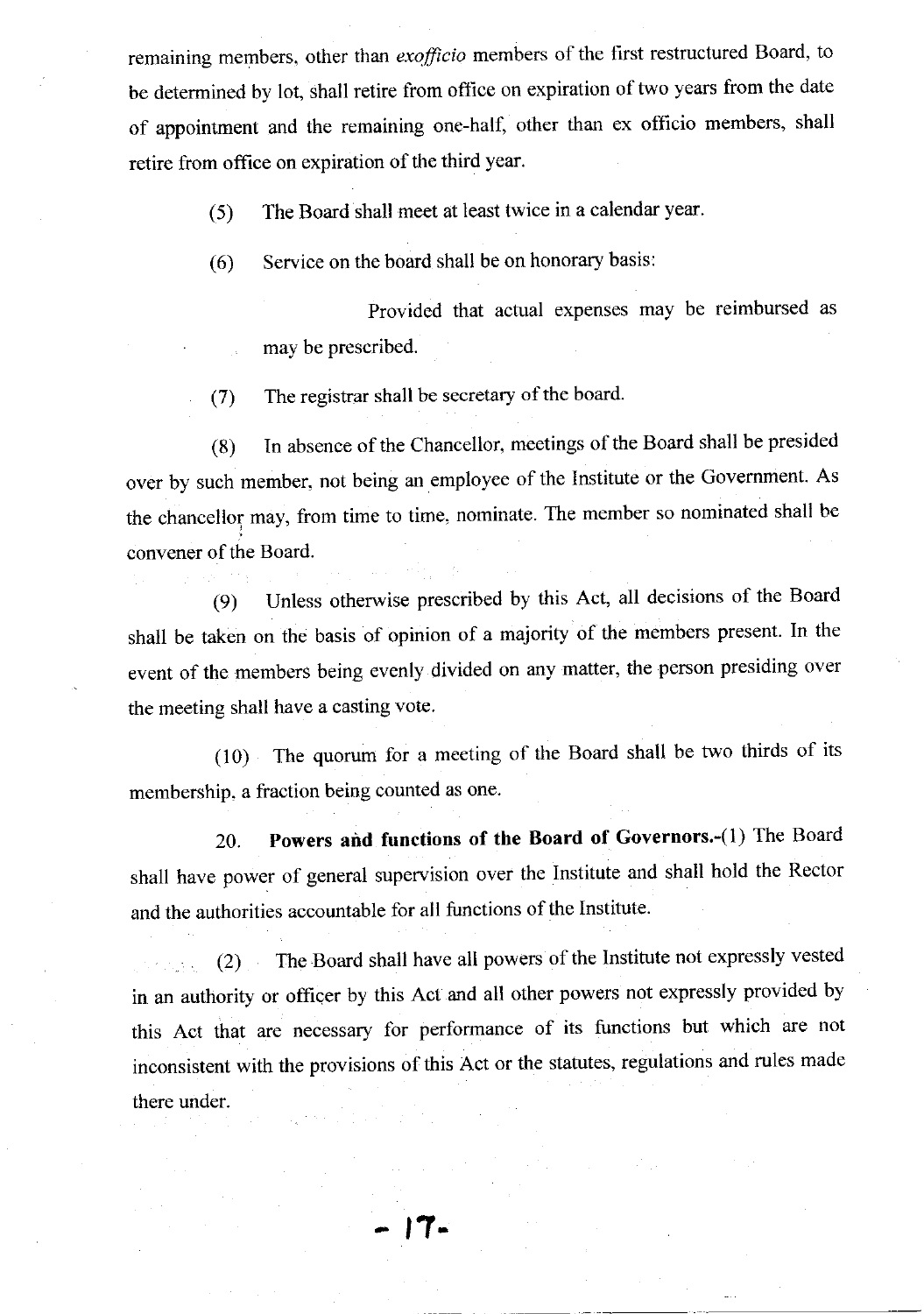(3) Without prejudice to the generality of the foregoing powers, and subject to the provision of this ordinance, the statutes and prior approval of the board of foundation, the Board shall have the powers,----

- (a) to approve proposed annual plan of work, annual and revised budgets. annual report and annual statement of accounts;
- (b) to hold, control and lay down policy for administration of the property funds and investment of the Institute, including approval of the sale and purchase or acquisition of immovable property;
- (c) to oversee quality and relevance of the Institute's academic programs. and to review academic affairs of the Institute in general;
- (d) to approve appointment of Deans, Professors, Associate Professors and such other senior faculty and senior administrators as may be prescribed;
- (e) to institute schemes. directions and guidelines for the terms imd conditions of appointment of all officers, faculty, teachers and olher employees of the Institute;
- $(f)$ to approve the strategic plans of the Institute;
- $(g)$ to approve financial resource development plans of the Institute;
- $(h)$ to consider dralts of statutes and regulations proposed by the Executive Committee and the Academic Council and deal with them in the manner as provided for in sections  $27$  and  $28$ , as the case may be:

Provided that the Board of Governors may make a statute or regulation on its own initiative and approve it after calling for advice of the Executive Committee or the Academic Council, as the case may be;

(i) to annul by order in writing the proceedings of any authoritv or officer if the Board is satisfied that such proceedings are nor in accordance with the provisions of this Act, statutes or regulations after calling upon such authority or officer to show cause why such proceedings should not be annulled;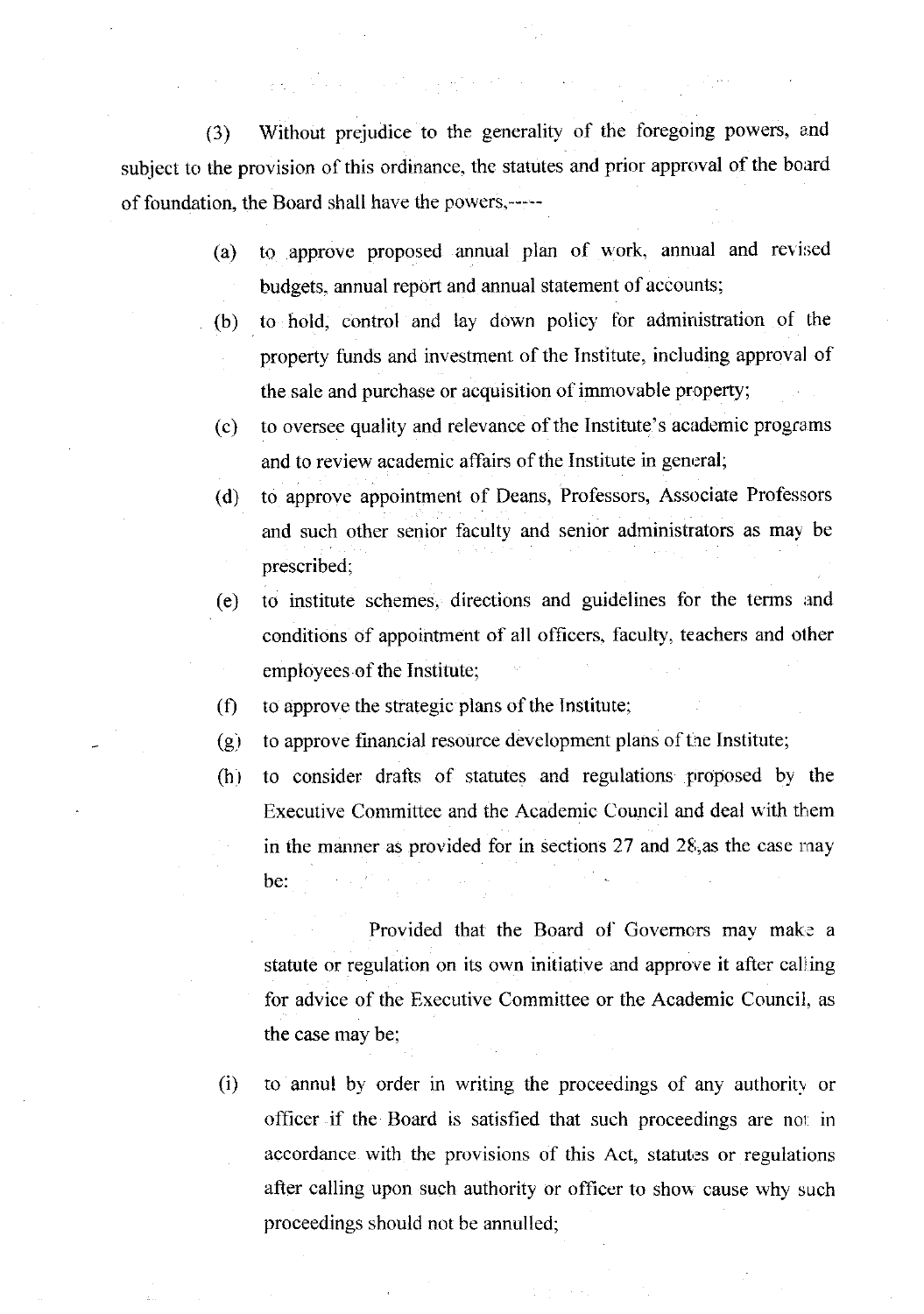- 0) o recommend to the Chancellor removal of any member of the Board in accordance with the provisions of this Act;
- (k) to make appointment of members of the Executive Committee, other than  $ex$  *officio* members, in accordance with the provisions of this Act;
- 0) to make appointment of members of the Academic Council, other than  $ex$  officio members, in accordance with the provisions of this Act;
- (m) to appoint Professors emeritus on such terms and conditions as may be prescribed;
- (n) to remove any person from membership of any authority if such person has, --
	- (i) become of unsound mind; or

 $\ddot{\ddot{\cdot}}$ 

- (ii) become incapacitated to functions as member of such authority; or
- (iii) been convicted by a court of law for an offence involving moral turpitude; and
- (o) to determine the form, provide for the custody and regulate the use of the common seal of the Institute.

(3) The Board may, subject to the provisions of this Act delegate all or any of the powers and function of any authority, officer or employee of the Institute at its main campus, to any authority, committee, officer or employee at its additional campus, colleges, institutions or centers for the purpose of exercising such powers and performing such functions in relation to such additional campus and for this purpose the Board of Govemors may create new posts or positions at the additional campus as it deems appropriate.

21. **Executive Committee.** (1) There shall be an Executive Committee of the Institute consisting of the following, namely;--

> Rector who shall be its chairperson; and (a)

> > 19

Deans of faculties of the Institute; (b)